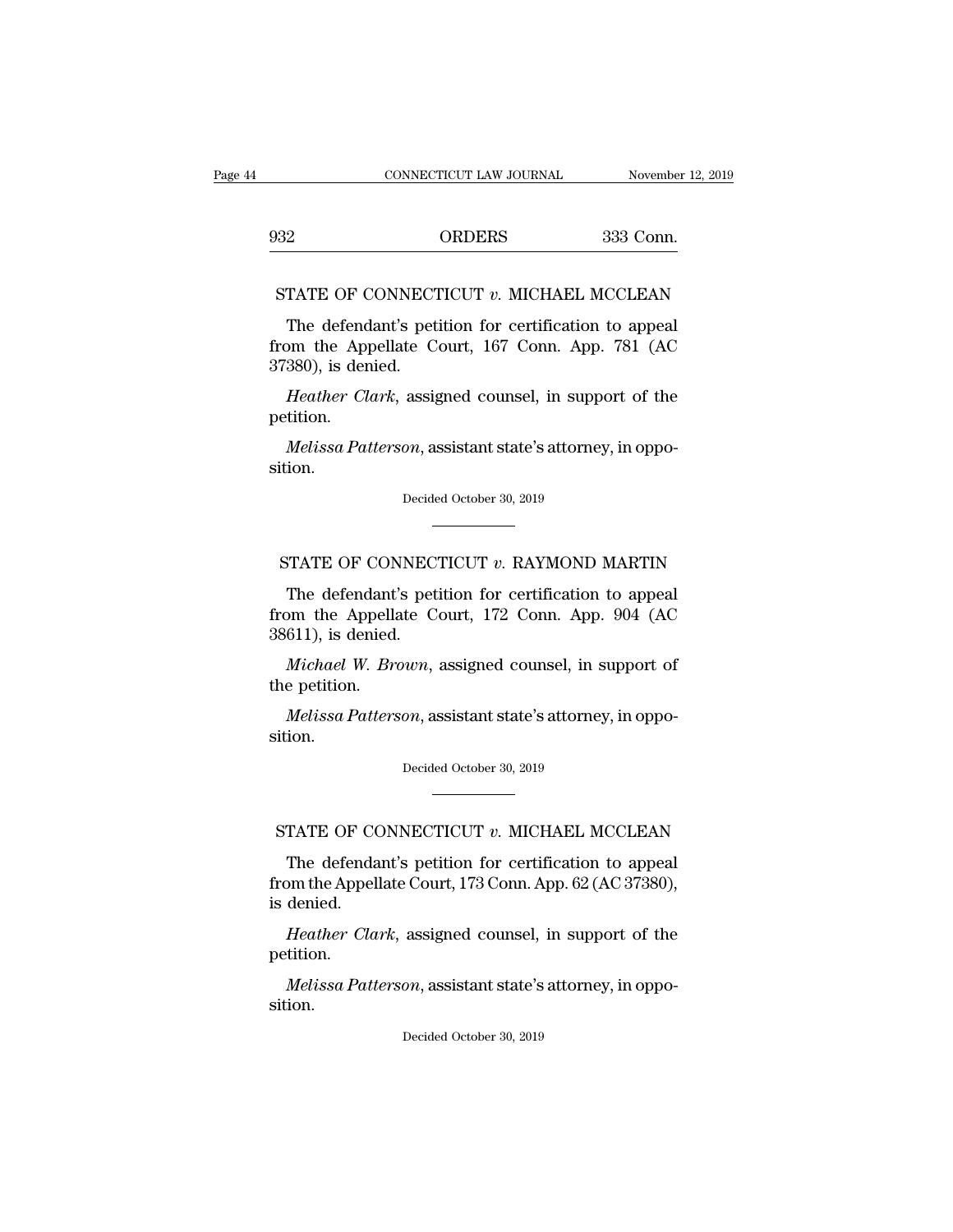| er 12, 2019 | CONNECTICUT LAW JOURNAL | Page 45 |
|-------------|-------------------------|---------|
| 333 Conn.   | <b>ORDERS</b>           | 933     |

931 CONNECTICUT LAW JOURNAL Page 45<br>
1932 Conn. ORDERS 933<br>
STATE OF CONNECTICUT *v*. EDWARD PARKER<br>
The defendant's petition for certification to appeal 3 Conn. ORDERS 933<br>
STATE OF CONNECTICUT v. EDWARD PARKER<br>
The defendant's petition for certification to appeal<br>
pm the Appellate Court, 173 Conn. App. 901 (AC 933<br>
STATE OF CONNECTICUT v. EDWARD PARKER<br>
The defendant's petition for certification to appeal<br>
from the Appellate Court, 173 Conn. App. 901 (AC<br>
37855), is denied. 333 Conn.<br>
STATE OF CONNEC<br>
The defendant's pet<br>
from the Appellate C<br>
37855), is denied.<br>
W. Theodore Koch L **STATE OF CONNECTICUT**  $v$ . **EDWARD PARKER**<br>The defendant's petition for certification to appeal<br>om the Appellate Court, 173 Conn. App. 901 (AC<br>855), is denied.<br>*W. Theodore Koch III*, assigned counsel, in support<br>the pet STATE OF CONN<br>The defendant's promise the Appellate<br>37855), is denied.<br>W. Theodore Koch<br>of the petition.<br>Melissa Patterson The defendant's petition for certification to appeal<br> *Melissa Patied.*<br> *M. Theodore Koch III*, assigned counsel, in support<br> *Melissa Patterson*, assistant state's attorney, in oppo-<br> *Melissa Patterson*, assistant state

W. *Theodore Koch III*, assigned counsel, in support<br>the petition.<br>*Melissa Patterson*, assistant state's attorney, in oppo-<br>ion.<br>Decided October 30, 2019

sition. Vissa Patterson, assistant state's attorney, in oppo-<br>
1.<br>
Decided October 30, 2019<br>
STATE OF CONNECTICUT *v*. RICKY ELLIS<br>
e defendant's petition for certification to appeal

Mettssa Fatterson, assistant state 3 attorney, in opposition.<br>
Decided October 30, 2019<br>
TATE OF CONNECTICUT  $v$ . RICKY ELLIS<br>
The defendant's petition for certification to appeal<br>
by the Appellate Court, 174 Conn. App. 14 Decided October 30, 2019<br>
FRATE OF CONNECTICUT v. RICKY ELLIS<br>
The defendant's petition for certification to appeal<br>
from the Appellate Court, 174 Conn. App. 14 (AC 39309),<br>
is denied. STATE OF<br>The defenda<br>from the Appel<br>is denied.<br>Deborah G. **STATE OF CONNECTICUT** v. RICKY ELLIS<br>The defendant's petition for certification to appeal<br>pm the Appellate Court, 174 Conn. App. 14 (AC 39309),<br>denied.<br>Deborah G. Stevenson, assigned counsel, in support<br>the petition. STATE OF CO.<br>The defendant's prom the Appellate C<br>is denied.<br>Deborah G. Steven<br>of the petition.<br>Bruce R. Lockwo The defendant's petition for certification to appeal<br>pm the Appellate Court, 174 Conn. App. 14 (AC 39309),<br>denied.<br>*Deborah G. Stevenson*, assigned counsel, in support<br>the petition.<br>*Bruce R. Lockwood*, supervisory assista From the Appellate Court, 174<br>is denied.<br>*Deborah G. Stevenson*, ass<br>of the petition.<br>*Bruce R. Lockwood*, sup<br>attorney, in opposition.<br>Decided Octob

Deborah G. Stevenson, assigned counsel, in support<br>of the petition.<br>Bruce R. Lockwood, supervisory assistant state's<br>attorney, in opposition.<br>Decided October 30, 2019

### Fuce R. Lockwood, supervisory assistant state's<br>ttorney, in opposition.<br>Decided October 30, 2019<br>GARDEN HOMES MANAGEMENT CORPORATION<br>ET AL. v. TOWN PLAN AND ZONING<br>COMMISSION OF THE TOWN ET AL. *Lockwood*, supervisory assistant state's<br>
7, in opposition.<br>
Decided October 30, 2019<br> **EN HOMES MANAGEMENT CORPORATION<br>
ET AL.** *v.* **TOWN PLAN AND ZONING<br>
COMMISSION OF THE TOWN<br>
OF FAIRFIELD** opposition.<br>
Decided October 30, 2019<br>
COMMISSION OF THE TOWN<br>
COMMISSION OF THE TOWN<br>
OF FAIRFIELD OF FAIRFIELD FI AL. *v.* TOWN PLAN AND ZONING<br>
ET AL. *v.* TOWN PLAN AND ZONING<br>
COMMISSION OF THE TOWN<br>
OF FAIRFIELD<br>
The defendant's petition for certification to appeal<br>
om the Appellate Court, 191 Conn. App. 736 (AC<br>
510) is donied GARDEN HOMES MANAGEMENT CORPORATION<br>
ET AL.  $v$ . TOWN PLAN AND ZONING<br>
COMMISSION OF THE TOWN<br>
OF FAIRFIELD<br>
The defendant's petition for certification to appeal<br>
from the Appellate Court, 191 Conn. App. 736 (AC<br>
40519), GARDEN HOMES MANDEN MOMES MANDEN HOMES MANDENT OF The defendant's pet from the Appellate C-40519), is denied.<br> *Melinda A. Powell* as

*COMMISSION OF THE TOWN*<br>*OF FAIRFIELD*<br>The defendant's petition for certification to appeal<br>om the Appellate Court, 191 Conn. App. 736 (AC<br>519), is denied.<br>*Melinda A. Powell* and *Cindy M. Cieslak*, in support<br>the petiti The defendant's processes of the Appellate<br>40519), is denied.<br>*Melinda A. Powel*<br>of the petition.<br>*Daniel J. Krisch*, The defendant's petition for certification to appeal<br> *Daniel Appellate Court, 191 Conn. App. 736 (AC*<br> *Melinda A. Powell and Cindy M. Cieslak, in support*<br>
the petition.<br> *Daniel J. Krisch, Mark K. Branse* and *Kenneth R* From the Appellate Court, 19<br>40519), is denied.<br>*Melinda A. Powell* and *Cind*<br>of the petition.<br>*Daniel J. Krisch, Mark K. Slater, Jr.,* in opposition.<br>Decided October

Melinda A. Powell and Cindy M. Cieslak, in support<br>of the petition.<br>Daniel J. Krisch, Mark K. Branse and Kenneth R.<br>Slater, Jr., in opposition.<br>Decided October 30, 2019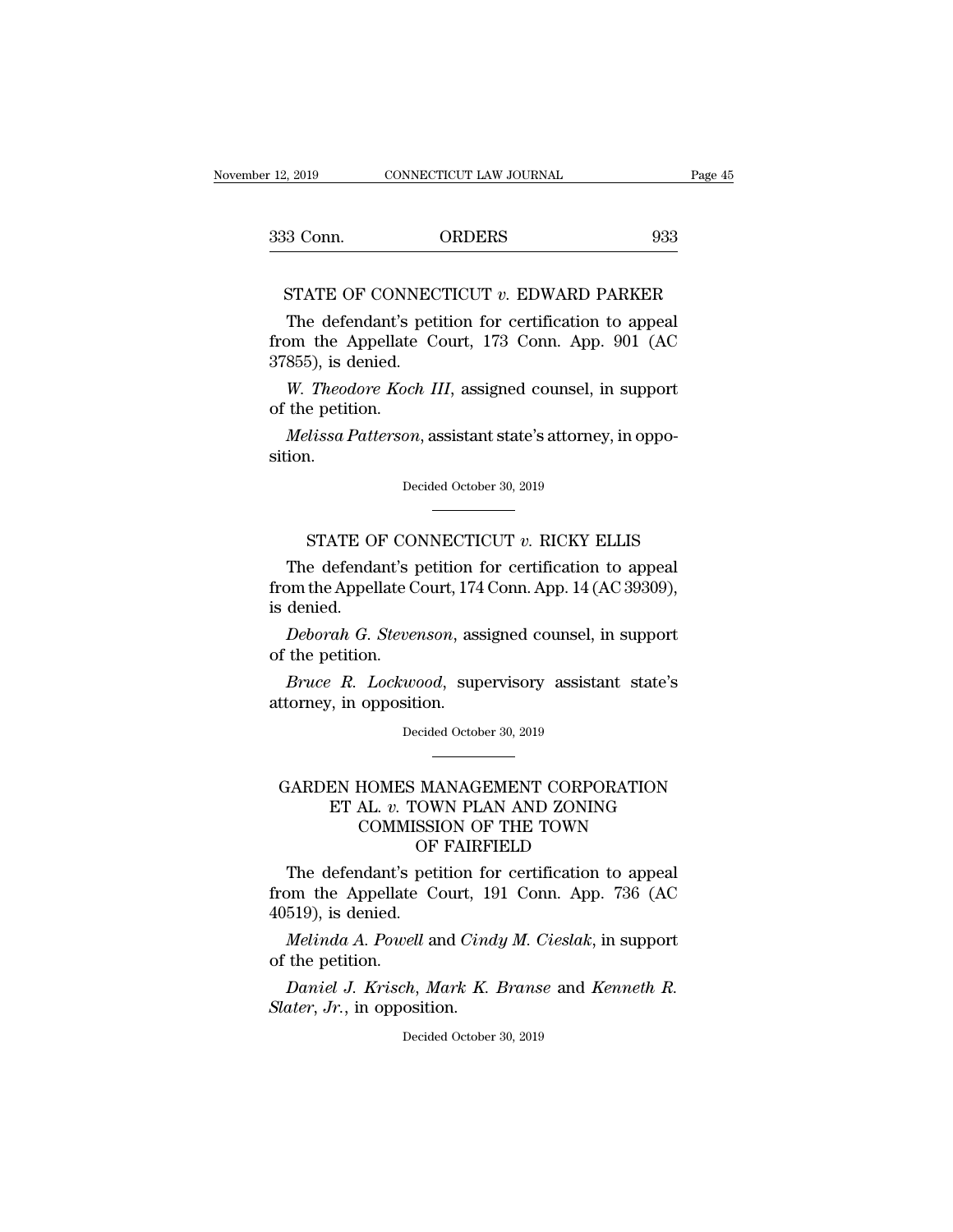|     | CONNECTICUT LAW JOURNAL                          | November 12, 2019 |
|-----|--------------------------------------------------|-------------------|
| 934 | <b>ORDERS</b>                                    | 333 Conn.         |
|     |                                                  |                   |
|     | WILTON CAMPUS 1691, LLC v. TOWN OF WILTON        |                   |
|     | WILTON RIVER PARK 1688, LLC $v$ . TOWN OF WILTON |                   |
|     | WILTON RIVER PARK NORTH, LLC v.                  |                   |

# $\begin{tabular}{ll} \multicolumn{2}{l}{{\bf ORDERS}} & \multicolumn{2}{l}{333}\,\,{\bf Conn.}\\ \multicolumn{2}{l}{\bf NN}\,\,{\bf CAMPUS}\,\, 1691,\,\,{\bf LLC}\,\,v.\,\,{\bf TOWN}\,\,{\bf OF}\,\,{\bf WILTON}\\ \multicolumn{2}{l}{\bf N}\,\,{\bf RIVER}\,\,{\bf PARK}\,\,{\bf NoRTH},\,\,{\bf LLC}\,\,v.\,\,\\ \multicolumn{2}{l}{\bf TOWN}\,\,{\bf OF}\,\,{\bf WILTON} \end{tabular}$ US 1691, LLC *v*. TOWN OF WILTO<br>PARK 1688, LLC *v*. TOWN OF WILTO<br>RIVER PARK NORTH, LLC *v*.<br>TOWN OF WILTON<br>'s petition for certification to appe

VILTON CAMPUS 1691, LLC  $v$ . TOWN OF WILTON<br>
ILTON RIVER PARK 1688, LLC  $v$ . TOWN OF WILTON<br>
WILTON RIVER PARK NORTH, LLC  $v$ .<br>
TOWN OF WILTON<br>
The defendant's petition for certification to appeal<br>
pm the Appellate Court, WILTON RIVER PARK 1688, LLC  $v$ . TOWN OF WILTON<br>WILTON RIVER PARK NORTH, LLC  $v$ .<br>TOWN OF WILTON<br>The defendant's petition for certification to appeal<br>from the Appellate Court, 191 Conn. App. 712 (AC<br>40697), is granted, li WILTON RIVER PARK 1688, LLC  $v$ . TOWN OF WILTON<br>WILTON RIVER PARK NORTH, LLC  $v$ .<br>TOWN OF WILTON<br>The defendant's petition for certification to appeal<br>from the Appellate Court, 191 Conn. App. 712 (AC<br>40697), is granted, li WILTON RIVER PARK NORTH, LLC  $v$ .<br>
TOWN OF WILTON<br>
The defendant's petition for certification to appeal<br>
om the Appellate Court, 191 Conn. App. 712 (AC<br>
697), is granted, limited to the following issue:<br>
"Did the Appellat

TOWN OF WILTON<br>The defendant's petition for certification to appeal<br>from the Appellate Court, 191 Conn. App. 712 (AC<br>40697), is granted, limited to the following issue:<br>"Did the Appellate Court incorrectly conclude that<br>G The defendant's petition for certification to appeal<br>from the Appellate Court, 191 Conn. App. 712 (AC<br>40697), is granted, limited to the following issue:<br>"Did the Appellate Court incorrectly conclude that<br>General Statutes From the Appellate Court, 191 Conn. App. 712 (AC<br>40697), is granted, limited to the following issue:<br>"Did the Appellate Court incorrectly conclude that<br>General Statutes § 12-55 (b) precluded the tax assessor<br>of the town of From the Appenate Court, 151 Contr. App. 112 (AC 40697), is granted, limited to the following issue:<br>
"Did the Appellate Court incorrectly conclude that<br>
General Statutes § 12-55 (b) precluded the tax assessor<br>
of the tow list?'' *Jonathan S. Bowman* and *Barbara M. Schellenberg*, in support of the petition.<br>*Jonathan S. Bowman* and *Barbara M. Schellenberg*, in support of the petition.<br>*Mathaw T. Wax-Krell, Marci Silverman* and *Denise Mathemsian is a General Statutes* § 12-63c (d) after taking d subscribing to the oath on the town's 2014 grand t?"<br>*Jonathan S. Bowman* and *Barbara M. Schellenberg*, support of the petition.<br>*Matthew T. Wax-Krell, Marci* and subscribing to the oath on<br>list?"<br>*Jonathan S. Bowman* and *Be*<br>in support of the petition.<br>*Matthew T. Wax-Krell, Marci*<br>*P. Lucchio,* in opposition.<br>Decided October :

in support of the petition.<br>
Matthew T. Wax-Krell, Marci Silverman and Denise<br>
P. Lucchio, in opposition.<br>
Decided October 30, 2019 Matthew T. Wax-Krell, Marci Silverman and Denise<br>P. Lucchio, in opposition.<br>Decided October 30, 2019<br>MICHAEL DEROSE *v*. JASON ROBERT'S, INC., ET AL.<br>The defendants' petition for certification to appeal

Lucchio, in opposition.<br>Decided October 30, 2019<br>CHAEL DEROSE  $v$ . JASON ROBERT'S, INC., ET AL.<br>The defendants' petition for certification to appeal<br>pm the Appellate Court, 191 Conn. App. 781 (AC<br>715) is donied Decided October 30, 2019<br>
MICHAEL DEROSE v. JASON ROBERT'S, INC., ET AL.<br>
The defendants' petition for certification to appeal<br>
from the Appellate Court, 191 Conn. App. 781 (AC<br>
40715), is denied. MICHAEL DEROSE  $v$ .<br>The defendants' pet<br>from the Appellate C<br>40715), is denied.<br>MULLINS, J., did not ICHAEL DEROSE v. JASON ROBERT'S, INC., ET AL.<br>The defendants' petition for certification to appeal<br>om the Appellate Court, 191 Conn. App. 781 (AC<br>715), is denied.<br>MULLINS, J., did not participate in the consideration<br>or de MICHAEL DEROSE  $v$ . JASON ROBE<br>The defendants' petition for cert<br>from the Appellate Court, 191 Co<br>40715), is denied.<br>MULLINS, J., did not participate in<br>of or decision on this petition.<br>Proloy K. Das and Kevin W. Mi The defendants' petition for certification to appeal<br>pm the Appellate Court, 191 Conn. App. 781 (AC<br>715), is denied.<br>MULLINS, J., did not participate in the consideration<br>or decision on this petition.<br>*Proloy K. Das* and from the Appella<br>40715), is denied.<br>MULLINS, J., diof or decision on<br>*Proloy K. Das*<br>the petition.<br>*Thomas J. Wei* 

*Thomas J.*, did not participate in the cordecision on this petition.<br>*Proloy K. Das* and *Kevin W. Munn*, in e petition.<br>*Thomas J. Weihing*, in opposition.<br>Decided October 30, 2019

Proloy K. Das and Kevin W. Munn, in support of<br>e petition.<br>Thomas J. Weihing, in opposition.<br>Decided October 30, 2019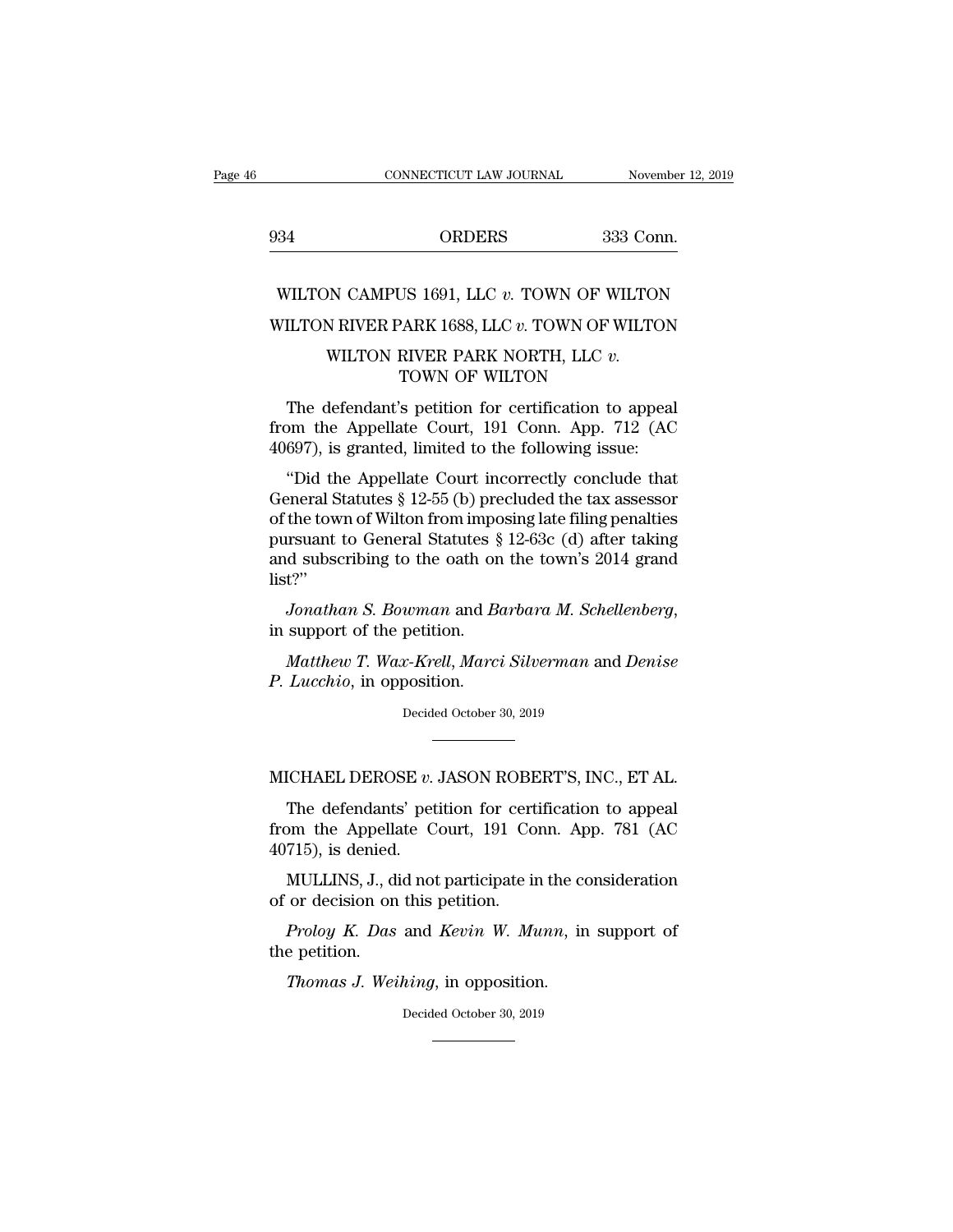| er 12, 2019 | CONNECTICUT LAW JOURNAL | Page 47 |
|-------------|-------------------------|---------|
| 333 Conn.   | <b>ORDERS</b>           | 935     |

# $\begin{tabular}{ll} \multicolumn{2}{c}{\text{19}} & \multicolumn{2}{c}{\text{CONNECTICUT LAW JOURNAL}}\\ \multicolumn{2}{c}{\text{19}} & \multicolumn{2}{c}{\text{ORDERS}} & \multicolumn{2}{c}{\text{935}}\\ \multicolumn{2}{c}{\text{A BETTER WAY WHOLESALE AUTOS, INC.}}\\ & v. JAMES SAINT PAUL ET AL. \end{tabular}$ *ORDERS*<br>*v.* **JAMES SAINT PAUL ET AL.<br>***v.* **JAMES SAINT PAUL ET AL.<br>tiff's petition for certification to appea**

3 Conn. ORDERS 935<br>
A BETTER WAY WHOLESALE AUTOS, INC.<br> *v*. JAMES SAINT PAUL ET AL.<br>
The plaintiff's petition for certification to appeal from<br>
e Appellate Court, 192 Conn. App. 245 (AC 40014), is<br>
anted limited to the fo A BETTER WAY WHOLESALE AUTOS, INC.<br> *v*. JAMES SAINT PAUL ET AL.<br>
The plaintiff's petition for certification to appeal from<br>
the Appellate Court, 192 Conn. App. 245 (AC 40014), is<br>
granted, limited to the following issue: A BETTER WAY WHOLESALE AUTOS<br>
v. JAMES SAINT PAUL ET AL.<br>
The plaintiff's petition for certification to ap<br>
the Appellate Court, 192 Conn. App. 245 (AC<br>
granted, limited to the following issue:<br>
"Did the Appellate Court co A BETTER WAT WHOLESALE ACTOS, INC.<br>
v. JAMES SAINT PAUL ET AL.<br>
The plaintiff's petition for certification to appeal from<br>
e Appellate Court, 192 Conn. App. 245 (AC 40014), is<br>
anted, limited to the following issue:<br>
"Did

 $v$ . JAMES SAINT PAUL ET AL.<br>The plaintiff's petition for certification to appeal from<br>the Appellate Court, 192 Conn. App. 245 (AC 40014), is<br>granted, limited to the following issue:<br>"Did the Appellate Court correctly con The plaintiff's petition for certification to appeal from<br>the Appellate Court, 192 Conn. App. 245 (AC 40014), is<br>granted, limited to the following issue:<br>"Did the Appellate Court correctly conclude that par-<br>ties to an ar the Appellate Court, 192 Conn. App. 245 (AC 40014), is<br>granted, limited to the following issue:<br>"Did the Appellate Court correctly conclude that par-<br>ties to an arbitration agreement did not avoid Connect-<br>icut's thirty da Frame of the following issue:<br>
"Did the Appellate Court correctly conclude that parties to an arbitration agreement did not avoid Connecticut's thirty day statutory deadline for filing an application to vacate an arbitrati "Did the Appellate Court correctly conclude that parties to an arbitration agreement did not avoid Connecticut's thirty day statutory deadline for filing an application to vacate an arbitration award set forth in General "Did the Appellate Court correctly conclude that parties to an arbitration agreement did not avoid Connecticut's thirty day statutory deadline for filing an application to vacate an arbitration award set forth in General ties to an arbitration agreement did not avoid Connecticut's thirty day statutory deadline for filing an application to vacate an arbitration award set forth in General Statutes § 52-420 (b) by including in their agreement icut's thirty day statutory deadline for filion to vacate an arbitration award set f<br>Statutes § 52-420 (b) by including in the<br>choice of law provision stating that any a<br>be governed by the Federal Arbitration<br>§ 1 et seq. Fractures § 52-420 (b) by including in their agreement<br>atutes § 52-420 (b) by including in their agreement<br>oice of law provision stating that any arbitration sh<br>governed by the Federal Arbitration Act, 9 U.S.<br>I et seq. (20 Fraction Stating that any arbitration A<br> *Richard By* the Federal Arbitration A<br> *Richard A. Votre, in support of the petitudeneral*<br> *Richard F. Wareing, in opposition.*<br> *Richard F. Wareing, in opposition.*<br> *Decided Oct* line for filing a motion to vacate?"<br> *Kenneth A. Votre*, in support of the petition.<br> *Richard F. Wareing*, in opposition.<br>
Decided October 30, 2019

# Mard F. Wareing, in opposition.<br>Decided October 30, 2019<br>AMICA MUTUAL INSURANCE COMPANY<br>v. MICHELLE LEVINE *areing*, in opposition.<br>
Decided October 30, 2019<br> **V. MICHELLE LEVINE**<br> *v.* MICHELLE LEVINE<br> *v.* MICHELLE LEVINE<br> *v.* Spetition for certification to appe

The defendant's petition for certification to appeal AMICA MUTUAL INSURANCE COMPANY<br>
v. MICHELLE LEVINE<br>
The defendant's petition for certification to appeal<br>
from the Appellate Court, 192 Conn. App. 620 (AC<br>
40999), is denied. AMICA MUTUAL<br> *v.* MIC<br>
The defendant's pet<br>
from the Appellate C<br>
40999), is denied.<br>
MCDONALD, J., did metally community with the COMEN COMENAL with the defendant's petition for certification to appeal<br>om the Appellate Court, 192 Conn. App. 620 (AC<br>999), is denied.<br>MCDONALD, J., did not participate in the consider-<br>ion of o *ation* the defendant's petition for certification<br>from the Appellate Court, 192 Conn. A<br>40999), is denied.<br>MCDONALD, J., did not participate in thation of or decision on this petition.<br>*Jennifer B. Levine*, in support of The detendant's petition for certification to appear<br> *Jennifer B. J.*, did not participate in the consider<br> *Jennifer B. Levine*, in support of the petition.<br> *Jennifer B. Levine*, in support of the petition.<br> *Philip T.* 

*Philip T. I.*, did not participate in the dion of or decision on this petition.<br>*Jennifer B. Levine*, in support of the petition.<br>*Philip T. Newbury*, *Jr.*, in opposition.<br>Decided October 30, 2019 ation of or decision on this petition.<br> *Jennifer B. Levine*, in support of the petition.<br> *Philip T. Newbury, Jr.*, in opposition.<br>
Decided October 30, 2019